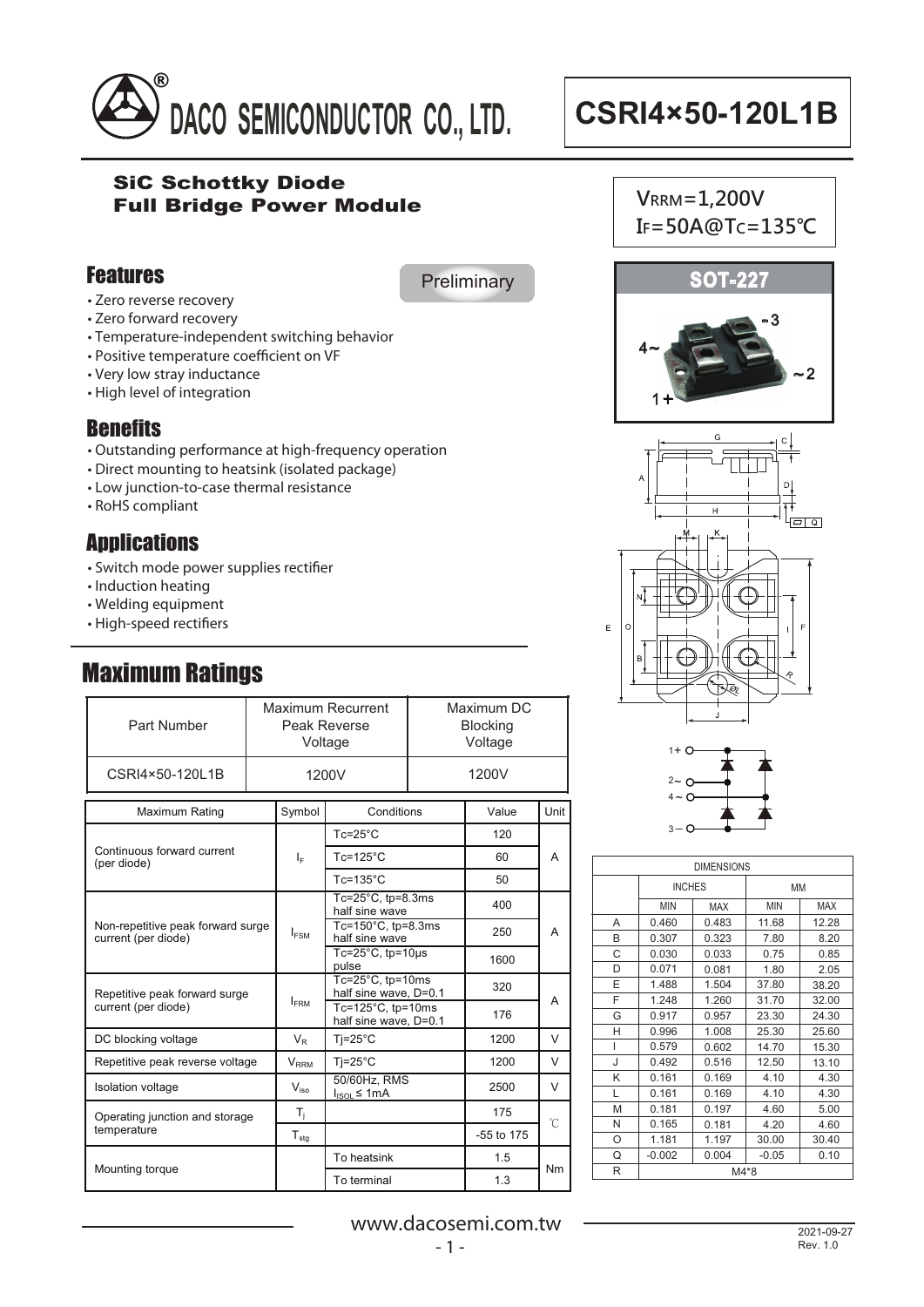

### **Electrical Characteristics**, at Tj =25 °C, unless otherwise specified. (per diode)

| <b>Static Characteristics</b> |                           | <b>Conditions</b>                     | <b>Values</b> |      |                          |         |
|-------------------------------|---------------------------|---------------------------------------|---------------|------|--------------------------|---------|
|                               | Symbol                    |                                       | min.          | typ. | max.                     | Unit    |
| DC blocking voltage           | $V_{DC}$                  |                                       | 1,200         |      | $\overline{\phantom{0}}$ | V       |
| Diode forward voltage         | $V_F$                     | $I_F = 50A$ , T <sub>i</sub> = 25 °C  |               | 1.6  | 1.8                      | $\vee$  |
|                               |                           | $I_F = 50A$ , T <sub>i</sub> = 175 °C |               | 2.4  | 2.9                      |         |
| Reverse current               |                           | $V_R = 1,200V, T_i = 25 °C$           |               | 30   | 60                       | $\mu$ A |
|                               | $\mathsf{I}_{\mathsf{R}}$ | $V_R = 1,200V, T_i = 175 °C$          |               | 60   | 250                      |         |

### **AC Characteristics** (per diode)

| <b>Static Characteristics</b> | Symbol                     | <b>Conditions</b>                     |                          | <b>Values</b> |                          |      |
|-------------------------------|----------------------------|---------------------------------------|--------------------------|---------------|--------------------------|------|
|                               |                            |                                       | min.                     | typ.          | max.                     | Unit |
| Total capacitive charge       | $\mathsf{Q}_{\mathsf{rr}}$ | $V_R = 800V$ , T <sub>i</sub> =25 °C  | $\overline{\phantom{a}}$ | 114.5         | ٠                        | nC   |
| Total capacitance             |                            | $V_R = 0V$ , f=1 MHz<br>$T_i = 25$ °C | $\overline{\phantom{a}}$ | 2,500         | $\overline{\phantom{0}}$ | pF   |
|                               | C                          | $V_R$ =400V, f=1 MHz<br>$T_i = 25$ °C | -                        | 244           | $\overline{\phantom{a}}$ |      |
|                               |                            | $V_R$ =800V, f=1 MHz<br>$T_i = 25$ °C | $\overline{\phantom{a}}$ | 170           | $\overline{\phantom{0}}$ |      |

### **Thermal Characteristics** (per diode)

| <b>Static Characteristics</b>            |                                 | Values | Unit           |  |
|------------------------------------------|---------------------------------|--------|----------------|--|
|                                          | Symbol                          | typ.   |                |  |
| Thermal resistance from junction to case | $\mathsf{R}_{\theta\text{-JC}}$ | 0.28   | $\rm ^{o}$ C/W |  |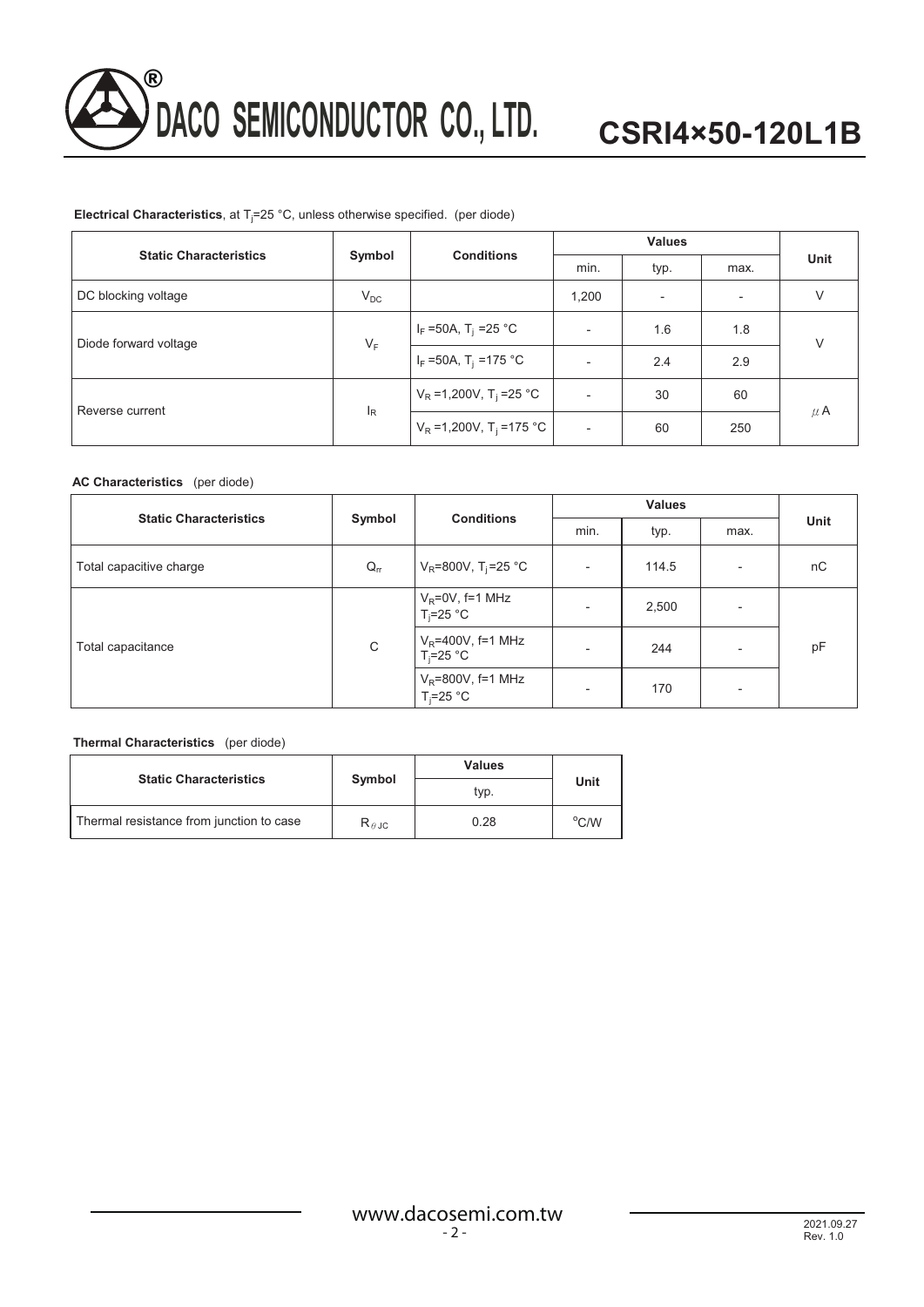# **DACO SEMICONDUCTOR CO., LTD.** ®

# **CSRI4×50-120L1B**

#### **Typical Performance**



### ) **Reverse Characteristics** (parameterized on Tj)



#### **Capacitance**



### **Recovery Charge**











www.dacosemi.com.tw - 3 -